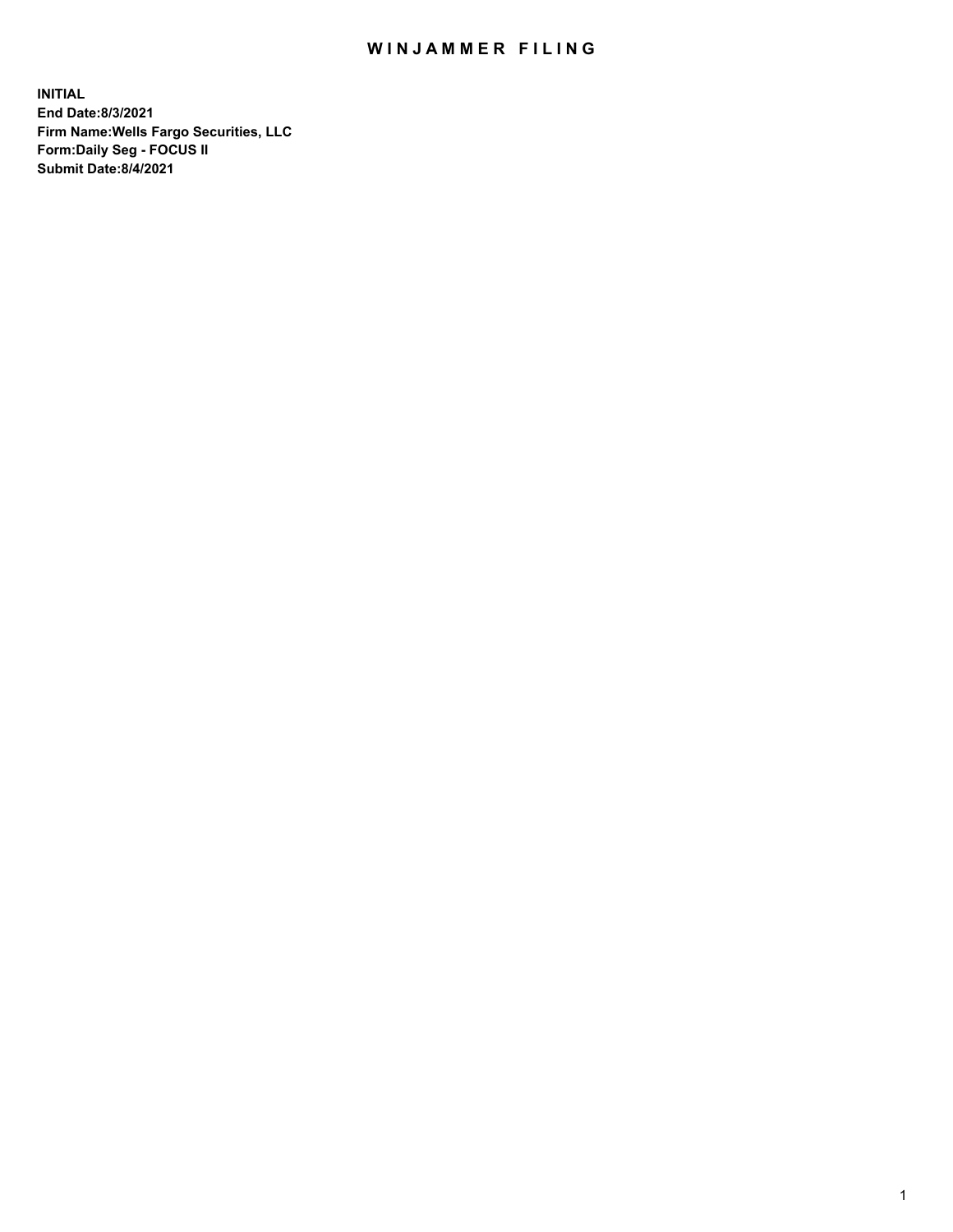**INITIAL End Date:8/3/2021 Firm Name:Wells Fargo Securities, LLC Form:Daily Seg - FOCUS II Submit Date:8/4/2021 Daily Segregation - Cover Page**

| Name of Company                                                                                                                                                                                                                                                                                                                | <b>Wells Fargo Securities LLC</b>                                         |
|--------------------------------------------------------------------------------------------------------------------------------------------------------------------------------------------------------------------------------------------------------------------------------------------------------------------------------|---------------------------------------------------------------------------|
| <b>Contact Name</b>                                                                                                                                                                                                                                                                                                            | <b>James Gnall</b>                                                        |
| <b>Contact Phone Number</b>                                                                                                                                                                                                                                                                                                    | 917-699-6822                                                              |
| <b>Contact Email Address</b>                                                                                                                                                                                                                                                                                                   | james.w.gnall@wellsfargo.com                                              |
| FCM's Customer Segregated Funds Residual Interest Target (choose one):<br>a. Minimum dollar amount: ; or<br>b. Minimum percentage of customer segregated funds required:% ; or<br>c. Dollar amount range between: and; or<br>d. Percentage range of customer segregated funds required between:% and%.                         | 270,000,000<br>$\overline{\mathbf{0}}$<br>0 <sub>0</sub><br>00            |
| FCM's Customer Secured Amount Funds Residual Interest Target (choose one):<br>a. Minimum dollar amount: ; or<br>b. Minimum percentage of customer secured funds required:%; or<br>c. Dollar amount range between: and; or<br>d. Percentage range of customer secured funds required between:% and%.                            | 40,000,000<br>$\overline{\mathbf{0}}$<br>0 <sub>0</sub><br>0 <sub>0</sub> |
| FCM's Cleared Swaps Customer Collateral Residual Interest Target (choose one):<br>a. Minimum dollar amount: ; or<br>b. Minimum percentage of cleared swaps customer collateral required:% ; or<br>c. Dollar amount range between: and; or<br>d. Percentage range of cleared swaps customer collateral required between:% and%. | 375,000,000<br><u>0</u><br>00<br>00                                       |

Attach supporting documents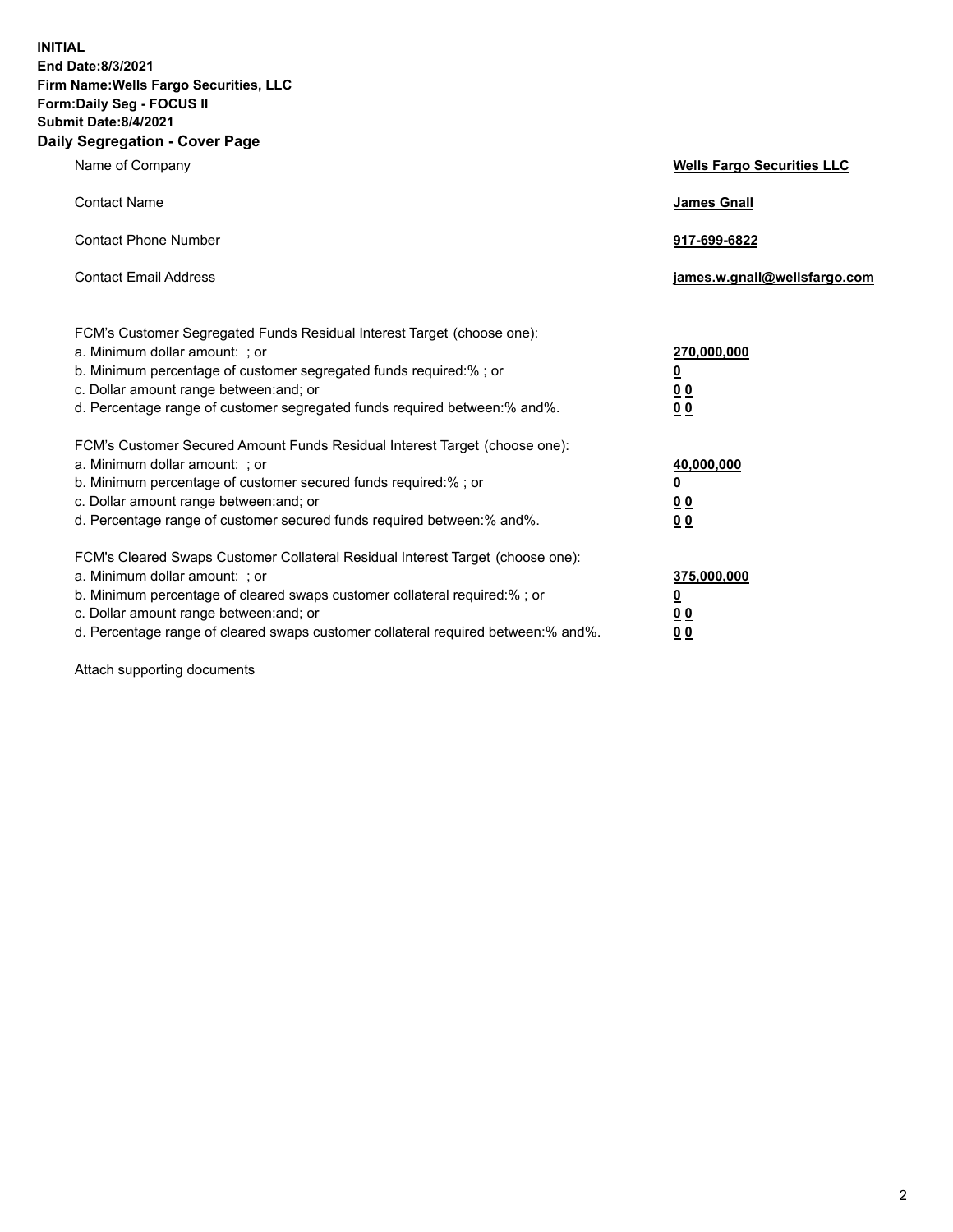**INITIAL End Date:8/3/2021 Firm Name:Wells Fargo Securities, LLC Form:Daily Seg - FOCUS II Submit Date:8/4/2021 Daily Segregation - Secured Amounts** Foreign Futures and Foreign Options Secured Amounts Amount required to be set aside pursuant to law, rule or regulation of a foreign government or a rule of a self-regulatory organization authorized thereunder 1. Net ledger balance - Foreign Futures and Foreign Option Trading - All Customers A. Cash **207,116,856** [7315] B. Securities (at market) **207,105,167** [7317] 2. Net unrealized profit (loss) in open futures contracts traded on a foreign board of trade **23,328,753** [7325] 3. Exchange traded options a. Market value of open option contracts purchased on a foreign board of trade **28** [7335] b. Market value of open contracts granted (sold) on a foreign board of trade **-16,605** [7337]

- 4. Net equity (deficit) (add lines 1. 2. and 3.) **437,534,199** [7345]
- 5. Account liquidating to a deficit and account with a debit balances gross amount **3,907,857** [7351] Less: amount offset by customer owned securities **-3,893,342** [7352] **14,515** [7354]
- 6. Amount required to be set aside as the secured amount Net Liquidating Equity Method (add lines 4 and 5)
- 7. Greater of amount required to be set aside pursuant to foreign jurisdiction (above) or line 6.

## FUNDS DEPOSITED IN SEPARATE REGULATION 30.7 ACCOUNTS

1. Cash in banks

- A. Banks located in the United States **50,543,100** [7500]
- B. Other banks qualified under Regulation 30.7 **56,515,986** [7520] **107,059,086**
- 2. Securities
	- A. In safekeeping with banks located in the United States **130,727,551** [7540]
- B. In safekeeping with other banks qualified under Regulation 30.7 **0** [7560] **130,727,551** [7570]
- 3. Equities with registered futures commission merchants
	-
	-
	- C. Unrealized gain (loss) on open futures contracts **-45,474,864** [7600]
	- D. Value of long option contracts **28** [7610]
	-
- 4. Amounts held by clearing organizations of foreign boards of trade

## A. Cash **0** [7640]

- B. Securities **0** [7650]
- C. Amount due to (from) clearing organization daily variation **0** [7660]
- D. Value of long option contracts **0** [7670]
- E. Value of short option contracts **0** [7675] **0** [7680]
- 5. Amounts held by members of foreign boards of trade
	-
	-
	- C. Unrealized gain (loss) on open futures contracts **59,276,286** [7720]
	- D. Value of long option contracts **0** [7730]
	- E. Value of short option contracts **0** [7735] **202,349,199** [7740]
- 6. Amounts with other depositories designated by a foreign board of trade **0** [7760]
- 7. Segregated funds on hand **0** [7765]
- 8. Total funds in separate section 30.7 accounts **557,917,829** [7770]
- 9. Excess (deficiency) Set Aside for Secured Amount (subtract line 7 Secured Statement Page 1 from Line 8)
- 10. Management Target Amount for Excess funds in separate section 30.7 accounts **40,000,000** [7780]
- 11. Excess (deficiency) funds in separate 30.7 accounts over (under) Management Target **80,369,115** [7785]

**0** [7305]

**437,548,714** [7355]

## **437,548,714** [7360]

[7530]

 A. Cash **66,879,915** [7580] B. Securities **96,393,519** [7590] E. Value of short option contracts **-16,605** [7615] **117,781,993** [7620]

 A. Cash **-57,035,031** [7700] B. Securities **200,107,944** [7710] **120,369,115** [7380]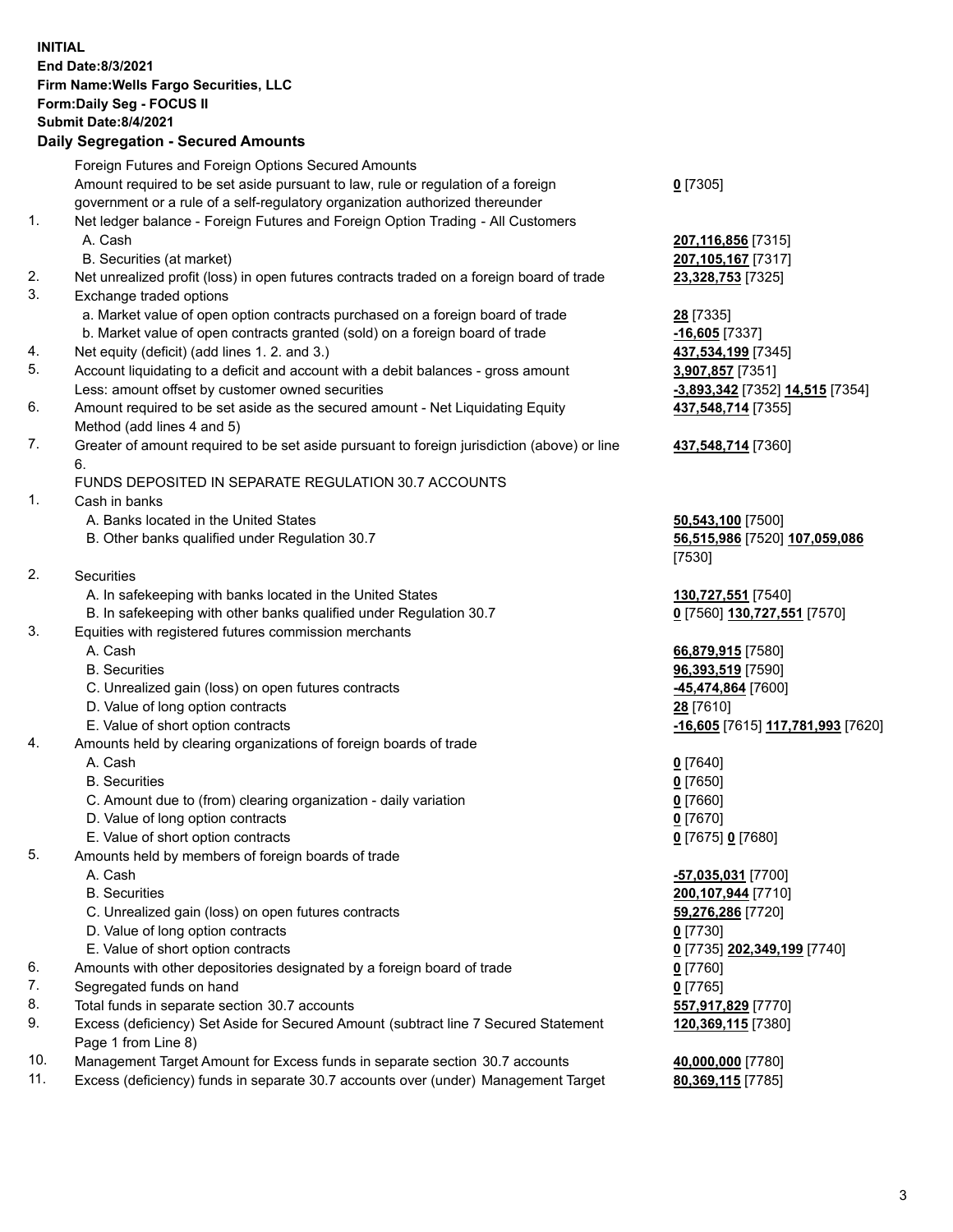**INITIAL End Date:8/3/2021 Firm Name:Wells Fargo Securities, LLC Form:Daily Seg - FOCUS II Submit Date:8/4/2021 Daily Segregation - Segregation Statement** SEGREGATION REQUIREMENTS(Section 4d(2) of the CEAct) 1. Net ledger balance A. Cash **4,050,140,499** [7010] B. Securities (at market) **1,975,494,354** [7020] 2. Net unrealized profit (loss) in open futures contracts traded on a contract market **-1,136,234,570** [7030] 3. Exchange traded options A. Add market value of open option contracts purchased on a contract market **1,436,020,867** [7032] B. Deduct market value of open option contracts granted (sold) on a contract market **-1,447,867,516** [7033] 4. Net equity (deficit) (add lines 1, 2 and 3) **4,877,553,634** [7040] 5. Accounts liquidating to a deficit and accounts with debit balances - gross amount **97,416,196** [7045] Less: amount offset by customer securities **-94,515,706** [7047] **2,900,490** [7050] 6. Amount required to be segregated (add lines 4 and 5) **4,880,454,124** [7060] FUNDS IN SEGREGATED ACCOUNTS 7. Deposited in segregated funds bank accounts A. Cash **124,571,948** [7070] B. Securities representing investments of customers' funds (at market) **280,120,170** [7080] C. Securities held for particular customers or option customers in lieu of cash (at market) **855,320,581** [7090] 8. Margins on deposit with derivatives clearing organizations of contract markets A. Cash **2,227,309,513** [7100] B. Securities representing investments of customers' funds (at market) **800,341,720** [7110] C. Securities held for particular customers or option customers in lieu of cash (at market) **1,120,173,773** [7120] 9. Net settlement from (to) derivatives clearing organizations of contract markets **-14,646,545** [7130] 10. Exchange traded options A. Value of open long option contracts **1,436,020,867** [7132] B. Value of open short option contracts **-1,447,867,516** [7133] 11. Net equities with other FCMs A. Net liquidating equity **0** [7140] B. Securities representing investments of customers' funds (at market) **0** [7160] C. Securities held for particular customers or option customers in lieu of cash (at market) **0** [7170] 12. Segregated funds on hand **0** [7150] 13. Total amount in segregation (add lines 7 through 12) **5,381,344,511** [7180] 14. Excess (deficiency) funds in segregation (subtract line 6 from line 13) **500,890,387** [7190] 15. Management Target Amount for Excess funds in segregation **270,000,000** [7194] **230,890,387** [7198]

16. Excess (deficiency) funds in segregation over (under) Management Target Amount Excess